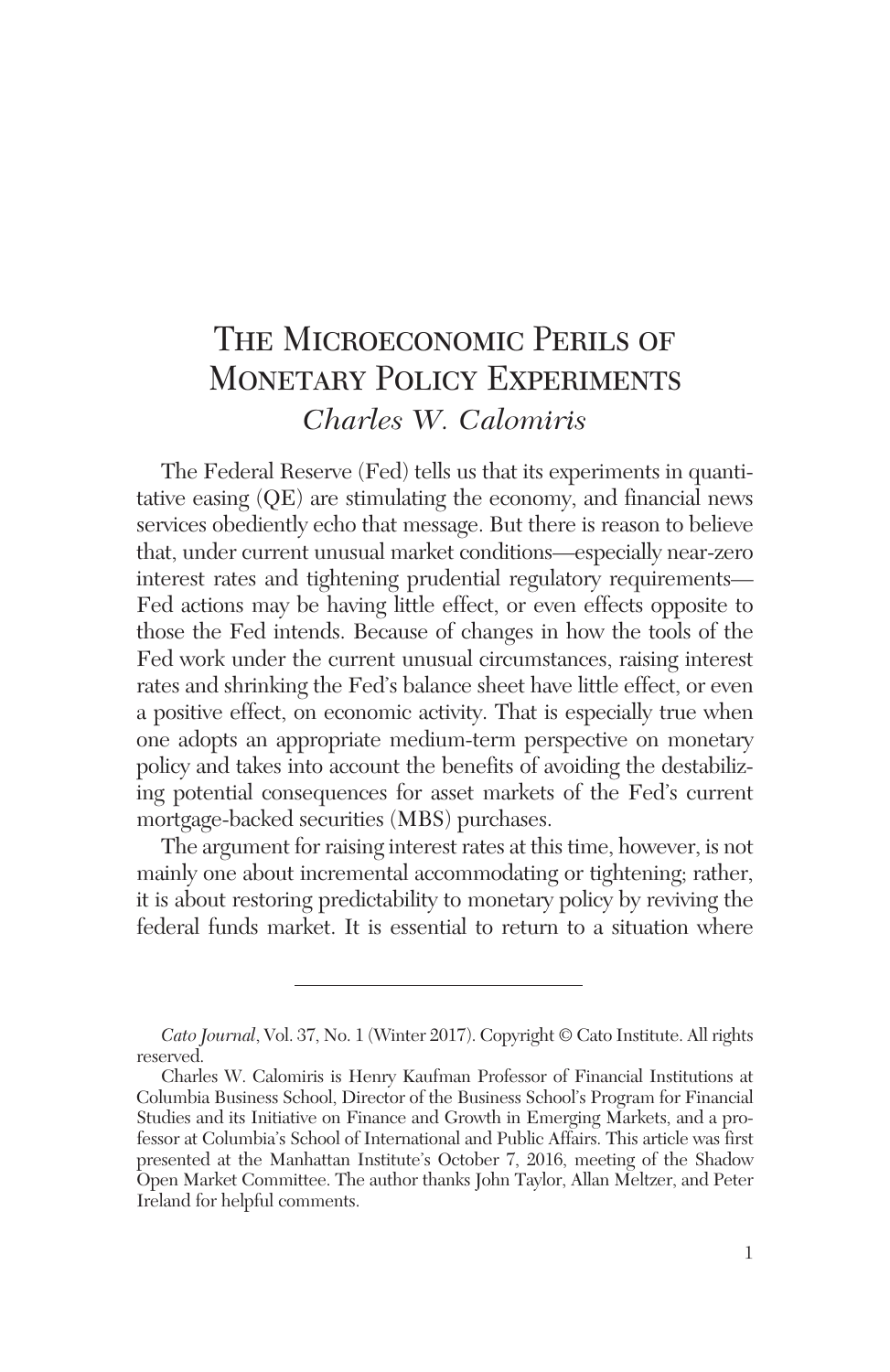(based on decades of empirical evidence) the Fed can use changes in the federal funds rate as its policy tool and confidently project whether its incremental policy actions are stimulative or contractionary. We should not continue under the current unusual circumstances, in which the Fed and the markets cannot tell whether incremental actions by the Fed constitute stepping on the gas pedal or the brake.

I propose a modest 2 percentage point increase in the federal funds rate, along with other measures that on balance would probably have little immediate effect on the economy. Those actions, however, would ensure a speedy return to a normal policy environment—where bank reserves are once again "scarce," where the federal funds rate takes on its traditional usefulness as a gauge of monetary policy, and where Fed actions would have much more predictable consequences.

### **Background**

Monetary policy affects the economy through a variety of "transmission mechanisms." For example, when the central bank expands its balance sheet through securities purchases, there is an increase in "high-powered money" and reserve holdings of banks at the central bank. If commercial banks maintain a constant fraction of their deposits as reserves, the central bank's expansion of securities purchases will create an expansion of bank deposits, which are used to fund bank assets such as loans. This process of deposit and loan expansion that may result from central bank securities purchases operates through what is sometimes called the "loan-supply" transmission mechanism of monetary policy.

Loan-supply changes are only one of the ways monetary policy affects the economy. Purchases of securities affect the economy through channels other than the expansion of the supply of bank loans, such as changes in market interest rates. If the central bank is targeting a particular class of assets in its purchases, the consequent subsidy the Fed is providing to some assets (through its willingness to absorb risks related to the term structure or the mortgage market) may also affect the relative prices of securities. Recent MBS purchases by the Fed, or long-term Treasury purchases, are best seen as a form of fiscal—not monetary—policy, which subsidizes certain risks and thereby favors certain investments. For example, Fed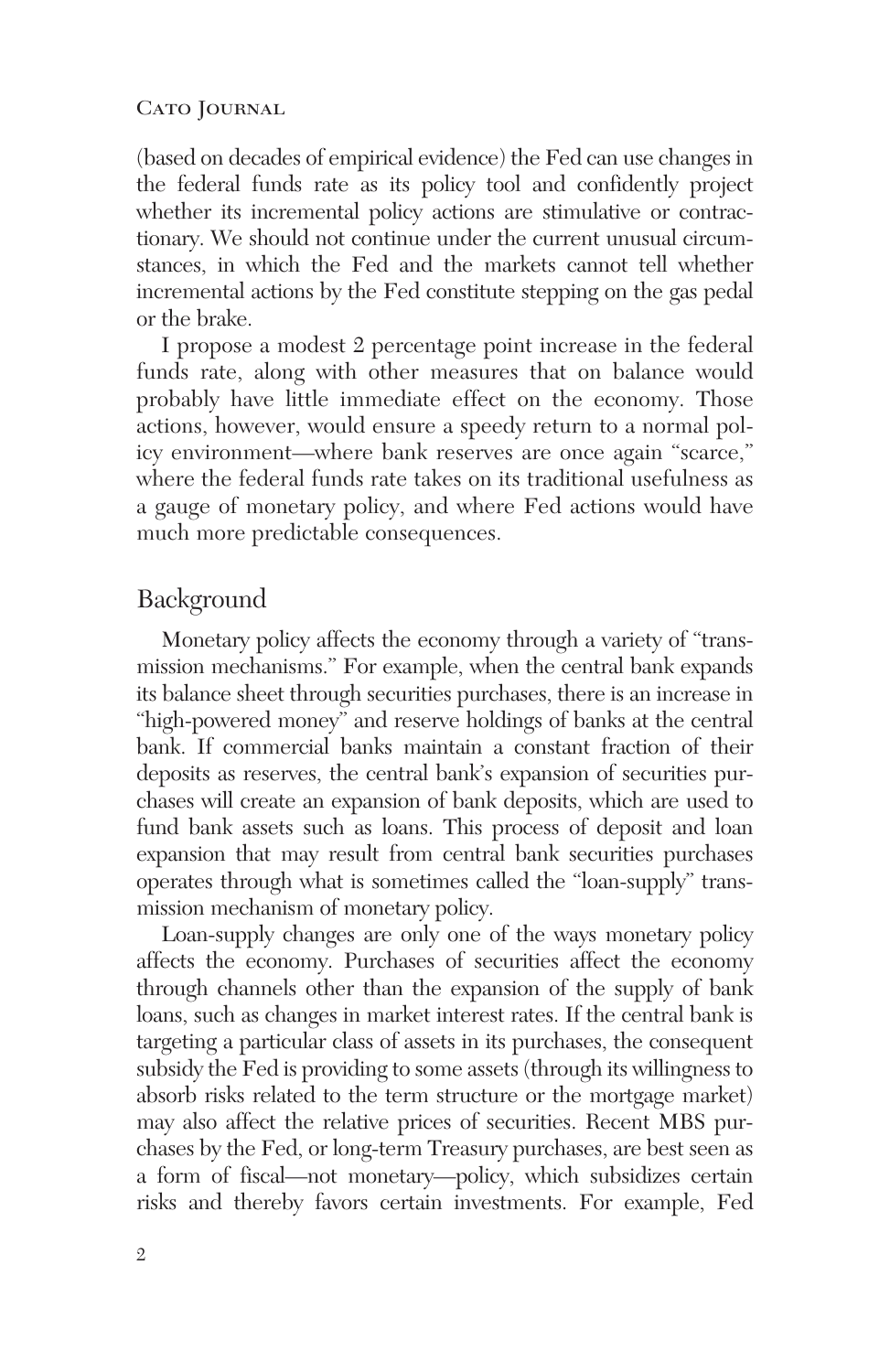purchases may have important effects on the MBS spread over Treasuries or on the term structure of Treasuries, which may affect investment in housing.

Because exchange rates reflect the forward-looking value of the dollar relative to other currencies, changes in the current or prospective supply of dollars (controlled via the Federal Reserve's ultimate monopoly over the supply of high-powered money) via securities purchases, or other actions or statements by the Federal Reserve, also can affect exchange rates, which in turn influence the supply and demand for exports, imports, and international capital flows.

Further complicating the analysis of monetary policy effects are the numerous tools the central bank can employ to influence markets through each of these channels. The Federal Reserve's purchases and sales of securities are one tool, but the Fed also sets its discount rate (through which it lends funds to member banks), varies its reserve requirement (which can influence the extent to which an expansion of high-powered money results in changes in deposits and loans), determines the interest on reserves (higher interest reduces bank loan supply by encouraging the accumulation of excess reserves), and promulgates regulations that affect banks and other intermediaries' abilities to supply loans and deposits or engage in repurchases (repos). For example, with respect to regulatory influences, when the Fed recently increased bank capital requirements by setting a "Supplementary Leverage Requirement," which required repos to be included in the definition of bank leverage for some banks, the market supply of repos decreased (Allahrakha, Cetina, and Munyan 2016).

Apart from all of those current actions, the Federal Reserve can also influence markets by issuing "forward guidance" about its future intentions with respect to any of those actions, either through speeches or explicit forecasts of the future path of interest rates and other key variables that it can influence.

During some periods (e.g., from 1983 to 2001), the complexity of the monetary policy transmission mechanism did not pose major problems for predicting the influence of monetary policy. That was the case because (1) the Fed's actions were limited to targeting the federal funds rate, (2) the primary tool was open market operations, (3) the Fed's activities were confined almost exclusively to the purchase and sale of Treasury bills, (4) important regulatory policies (capital and liquidity requirements) were known and not subject to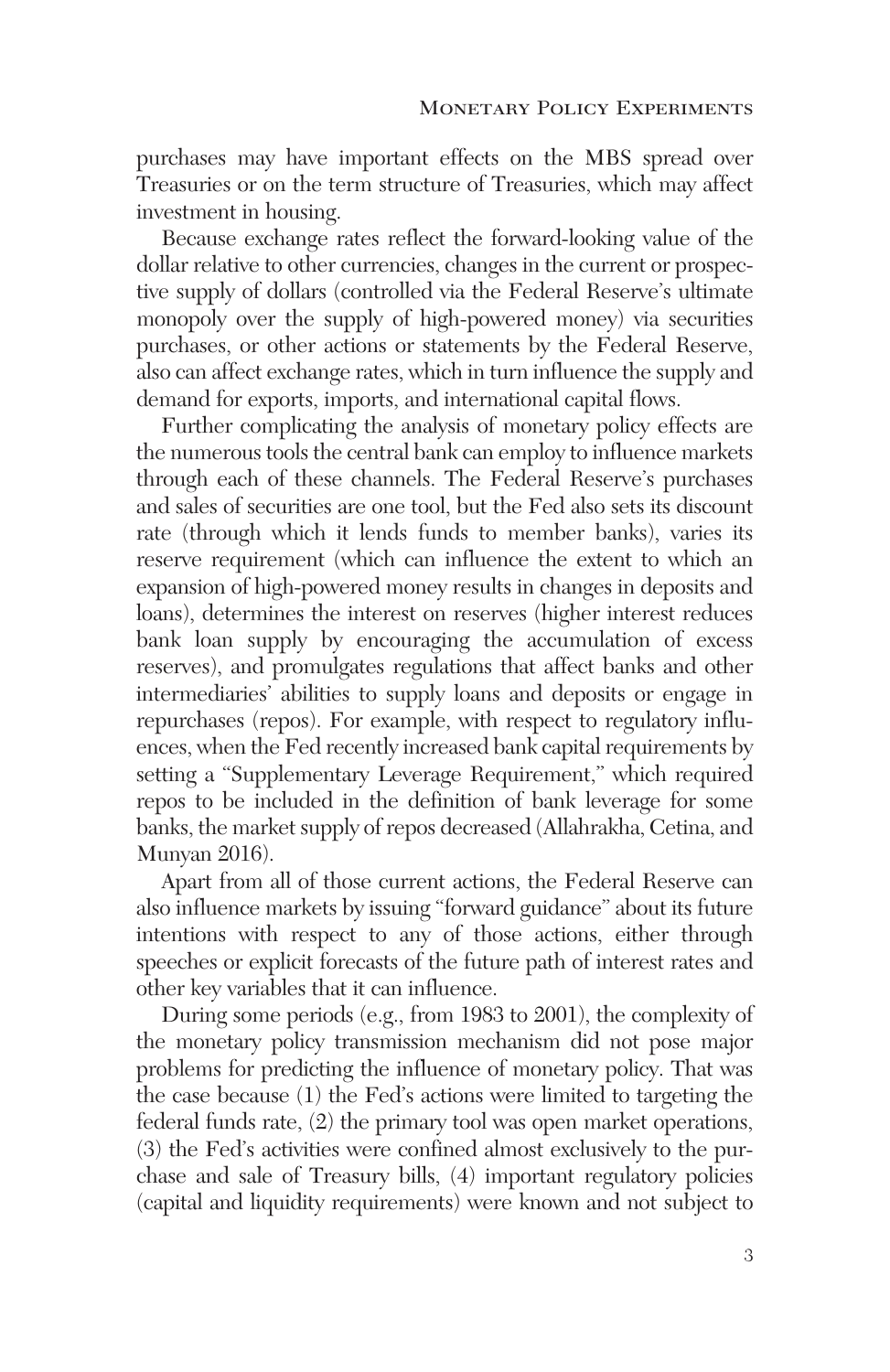dramatic change, and (5) the Fed seemed to be following an implicit rule that linked its federal funds target to current levels of inflation and unemployment.

In the current environment, however, it is very hard to know how to gauge the consequences of Fed actions, many of which make use of policy instruments that have not been used in the past. No empirical record exists from past Fed behavior from which to form reliable estimates of the consequences of current Fed behavior. Furthermore, these unprecedented policies are interacting with a unique economic environment (most obviously, one in which nominal interest rates have remained near zero for many years and regulatory policy is subject to constant change). The combination of a unique environment and the use of many new tools (quantitative targeting of the Fed's balance sheet, as in QE1, QE2, and QE3; Fed involvement in the repo market; Fed setting of rates of interest paid on reserves; Fed guidance statements about likely future policy), operating through many potential channels of influence, has made it almost impossible to forecast the influence of Fed policy actions on the real economy. In pointing to policy uncertainty, I am not referring to the well-known problem that the future actions of the Fed are unpredictable because of the absence of a clear policy rule (a problem that many economists have lamented for some time); rather, I am pointing out that it is very hard to know what effects even *monetary policy* actions are having on the economy today, much less what effects *Fed policy* (defined more broadly to include its fiscal policies and regulatory actions) is having on the economy.

This is not just a problem of gauging the precise magnitude of policy effects. It is a more fundamental problem in gauging even the direction of influence. Despite confident Fed pronouncements that it is helping to promote recovery, it is not at all clear that holding interest rates at their current near-zero levels, or maintaining the bloated Fed balance sheet stimulates the U.S. economy. In the medium run, because of concerns about destabilizing bubbles that Fed policy may be creating in agricultural land, housing, commercial real estate, and securities markets, an even stronger case can be made that contracting the Fed's balance sheet and raising interest rates might be expansionary. As John Taylor wrote in 2013: "The Fed's current zero interest-rate policy also creates incentives for otherwise risk-averse investors—retirees, pension funds—to take on questionable investments as they search for higher yields in an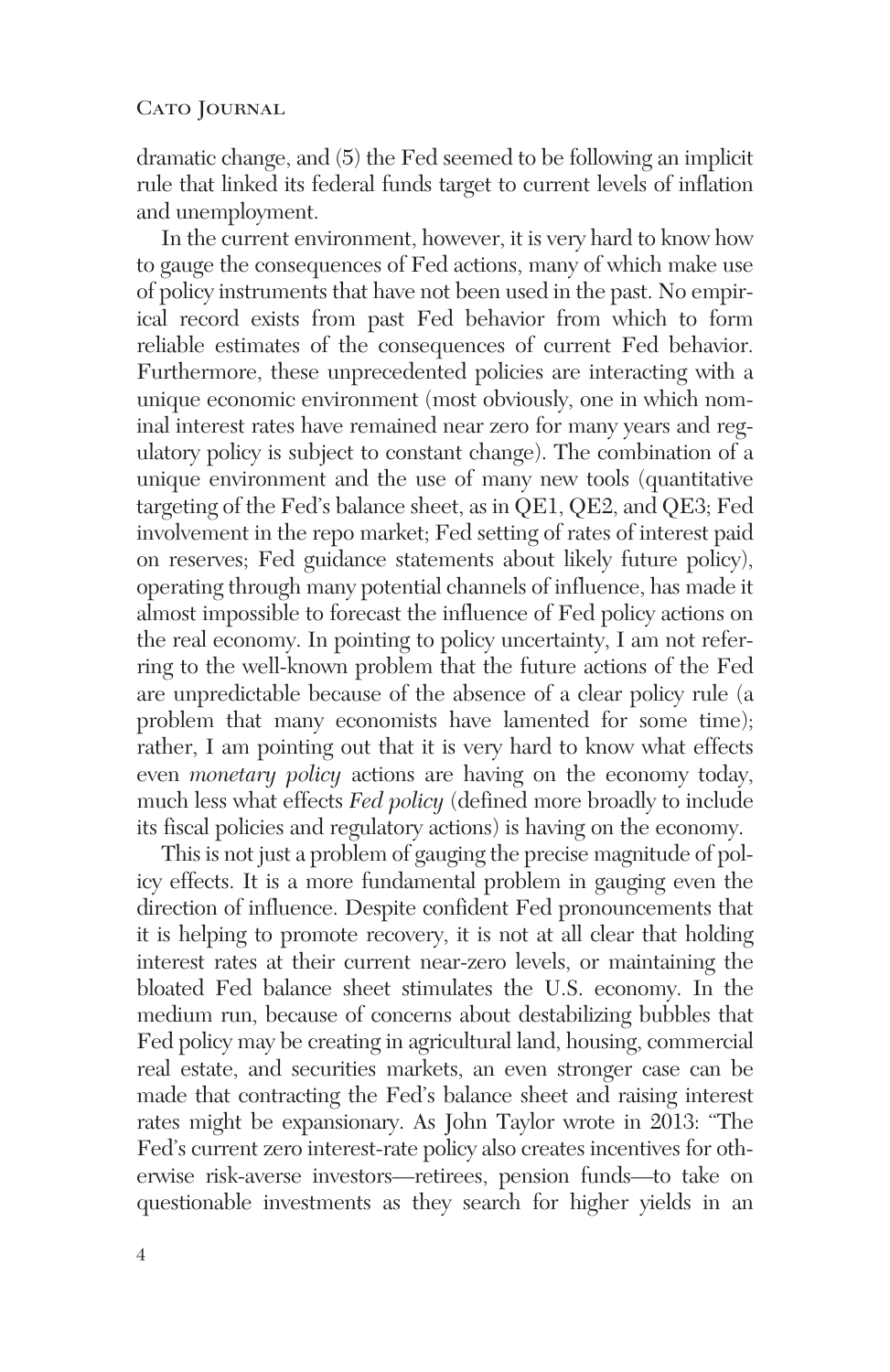attempt to bolster their minuscule interest income. The low rates also make it possible for banks to roll over rather than write off bad loans, locking up unproductive assets."

My best guess is that Fed monetary policy currently is having a small effect on the economy, which is slightly contractionary (but highly uncertain in the direction of its effect). Meanwhile, Fed fiscal policy is slightly expansionary in the short run (primarily through its implied subsidy to housing finance risk) but likely contractionary in the medium run (by contributing to the possibility of a future asset price crash). Finally, Fed regulatory policy is clearly contractionary in the short and medium runs. My main point, however, is that the unprecedented tools and environment in which the tools are being applied make it hard to know the *direction* of policy effects, much less their magnitude.

My analysis of current Fed policy actions divides into five parts: (1) the consequences for loan supply of prudential regulatory tightening and the reduced market value of bank equity resulting from low interest rates, (2) repo funding cost consequences of monetary policy, (3) exchange rate consequences, (4) corporate balance sheet consequences, and (5) asset price consequences. I conclude that the Fed would likely improve the short- and medium-term growth and stability of the U.S. economy if it *raised* interest rates significantly, restored the functioning of the federal funds market, reduced its balance sheet, and withdrew from the repo market.

# Bank Loan Supply, Capital Regulation, and Equity Value Consequences of Monetary Policy

Monetary economics textbooks characterize the loan-supply channel of monetary policy as follows: (1) the central bank buys securities, (2) this results in excess reserves credited to bank balance sheets, (3) banks reduce excess reserves by lending funds and increasing deposits. There is substantial empirical evidence suggesting that in the past, expansionary central bank policy (reductions in the targeted interest rate) are associated with expansions in the supply of lending and a reduction in loan spreads.

But average behavior from the past may not be very useful for predicting loan-supply effects under current circumstances. First, regulatory policy may constrain loan growth. There is ample empirical evidence that regulation has reduced the willingness of banks to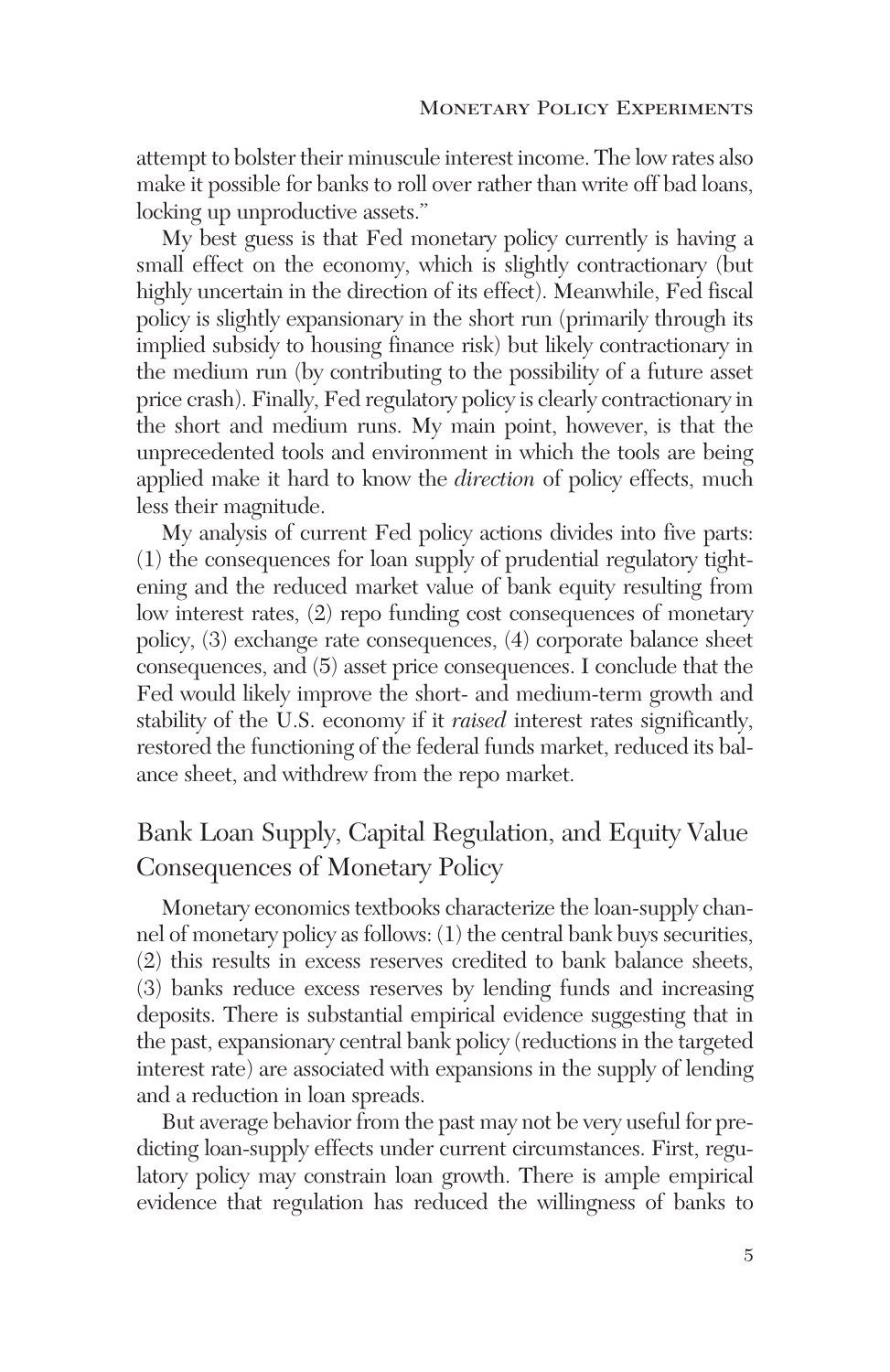expand deposits and loans. Most obviously, the largest U.S. banks recently have turned down large corporate deposit balances (an unprecedented action) because of the regulatory costs of maintaining those deposits on their balance sheets. More generally, there is a large empirical literature showing that minimum capital ratio requirements can play an important role in constraining bank loan  $supply<sup>1</sup>$  If monetary policy expansion increases banks' excess reserves but capital requirements act as a binding constraint on loan supply, banks will not expand loans and deposits as their excess reserves rise. Recent increases in minimum capital ratios and liquidity coverage imposed by the Fed have limited the ability of banks to transform their excess reserves into loans and deposits (see Allahrakha, Cetina, and Munyan 2016).

Putting aside the effects of regulatory policy (minimum book value ratio requirements and minimum liquidity book value ratio requirements), bank loan supply may be limited by anything that reduces the *market value* of bank equity. The market value of equity matters because banks' ability to operate depends on their maintaining low default risk as perceived by the market. Standard models of finance (e.g., the Black-Scholes-Merton model) characterize default risk as a function of asset risk and the market value of equity relative to assets. Given that banks target low default risk, if a shock reduces banks' market values of equity, banks must respond either by raising capital or by reducing risk (Calomiris and Wilson 2004).2 Default risk reduction via loan-supply contraction is the most common bank response.

There is a strong correlation between bank equity values and loansupply growth in recent years (Bird 2016). Furthermore, the 2008 crisis vividly illustrated how reductions in banks' equity values can raise the counterparty risk of banks enough to produce a systemic crisis as troubled banks become unable to roll over their short-term debts (Calomiris and Herring 2013).

<sup>&</sup>lt;sup>1</sup>See the review of the literature in Aivar, Calomiris, and Wieladek (2015), and the recent microeconomic evidence for the United Kingdom in Aiyar, Calomiris, and Wieladek (2014a, 2014b, 2016) and Aiyar et al. (2014).

<sup>&</sup>lt;sup>2</sup>Following the same logic, an increase in uncertainty, for a constant market value of equity ratio, will also contract bank lending. Bordo, Duca, and Koch (2016) show that uncertainty shocks in fact have that effect. Thus, uncertainty about the future path of monetary policy has been another adverse influence on loan supply.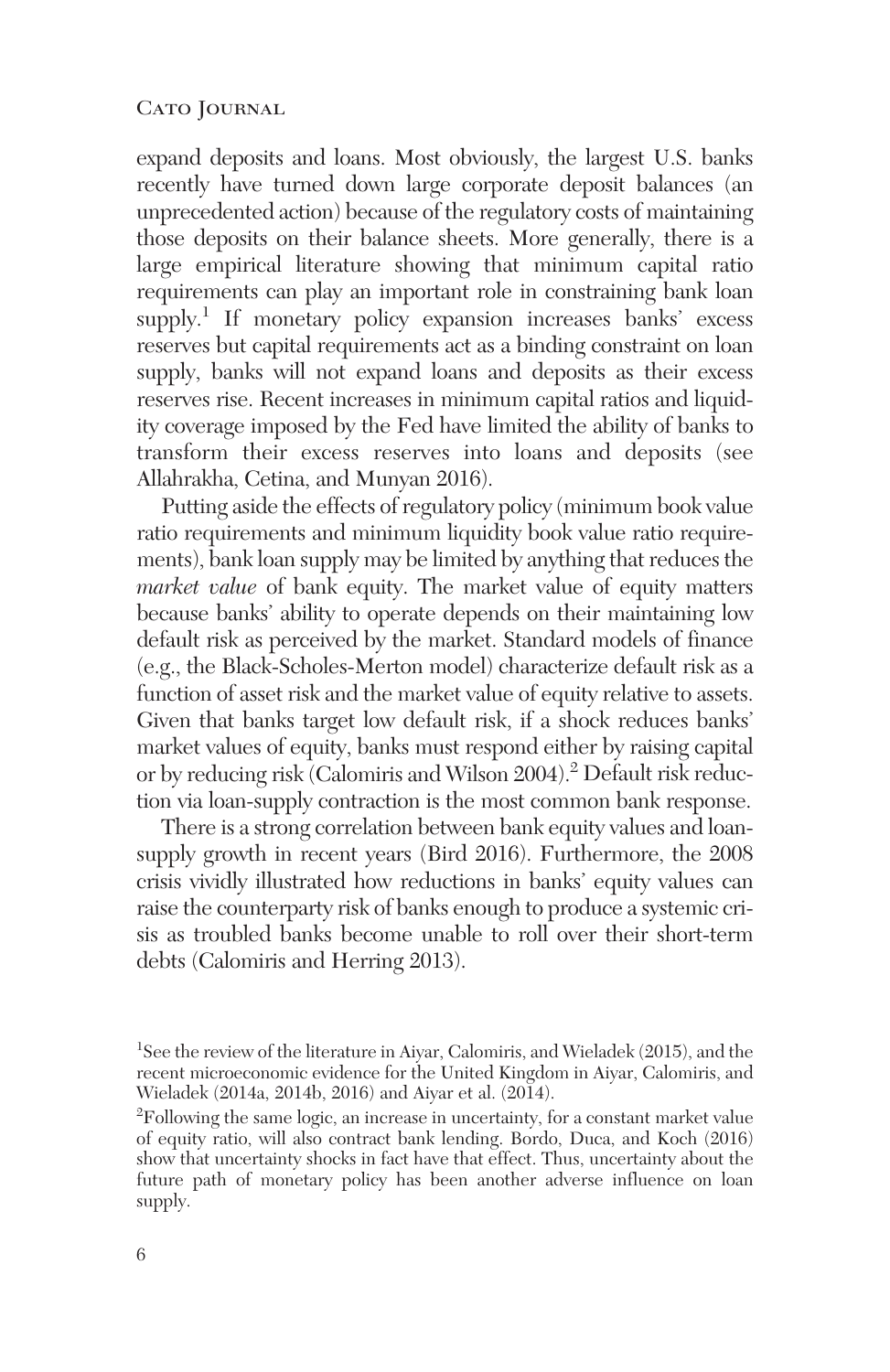To the extent Fed policy damages bank equity values, loan supply will contract. But how does Fed policy adversely affect the market value of bank equity? Doesn't the Fed's commitment to low interest rates reduce discount rates for corporate earnings, thereby propping up stock prices in the economy, and shouldn't that increase the market value of banks' equity?

Interestingly, in the case of bank equity, monetary policy is having the opposite effect. As Calomiris and Nissim (2014) show, once it became clear that the Fed would be maintaining very low interest rates for a protracted period of time, the market value of "core" deposit relationships changed from a positive to a negative influence on banks' cash flows and the market values of bank equity. Persistent low interest rates meant that banks were stuck with highly negative cash flows from branch leases and employee compensation, but did not reap the benefits of interest cost savings that usually result from having invested in branch networks to serve core deposit customers. Calomiris and Nissim (2014) show that this is a major contributor to the persistently low market-to-book equity ratios of U.S. bank holding companies.

Clearly, both Fed monetary policy and Fed regulatory policy independently are constraining the supply of loans. This explains why the expansion of the Fed's balance sheet has resulted in a huge persistent expansion of excess reserves rather than a substantial increase in bank lending.<sup>3</sup>

# Repo Funding Costs and Loan Supply

Over the past several decades, repo has been an important alternative, off-balance sheet source of funding for lending in the U.S. economy, by both regulated banks and nonbank lenders. But, as Gorton and Muir (2016) emphasize, the massive expansion of the Fed's balance sheet over the past decade has withdrawn a large amount of low-risk collateral from the market, thereby making repo funding of loans and other financial transactions harder to arrange.

<sup>3</sup> David Malpass has written numerous op-ed articles in the *Wall Street Journal* (e.g., Malpass 2016) over the past several years arguing that the Fed has been contracting loan supply, and that monetary policy has been a contractionary influence on the economy.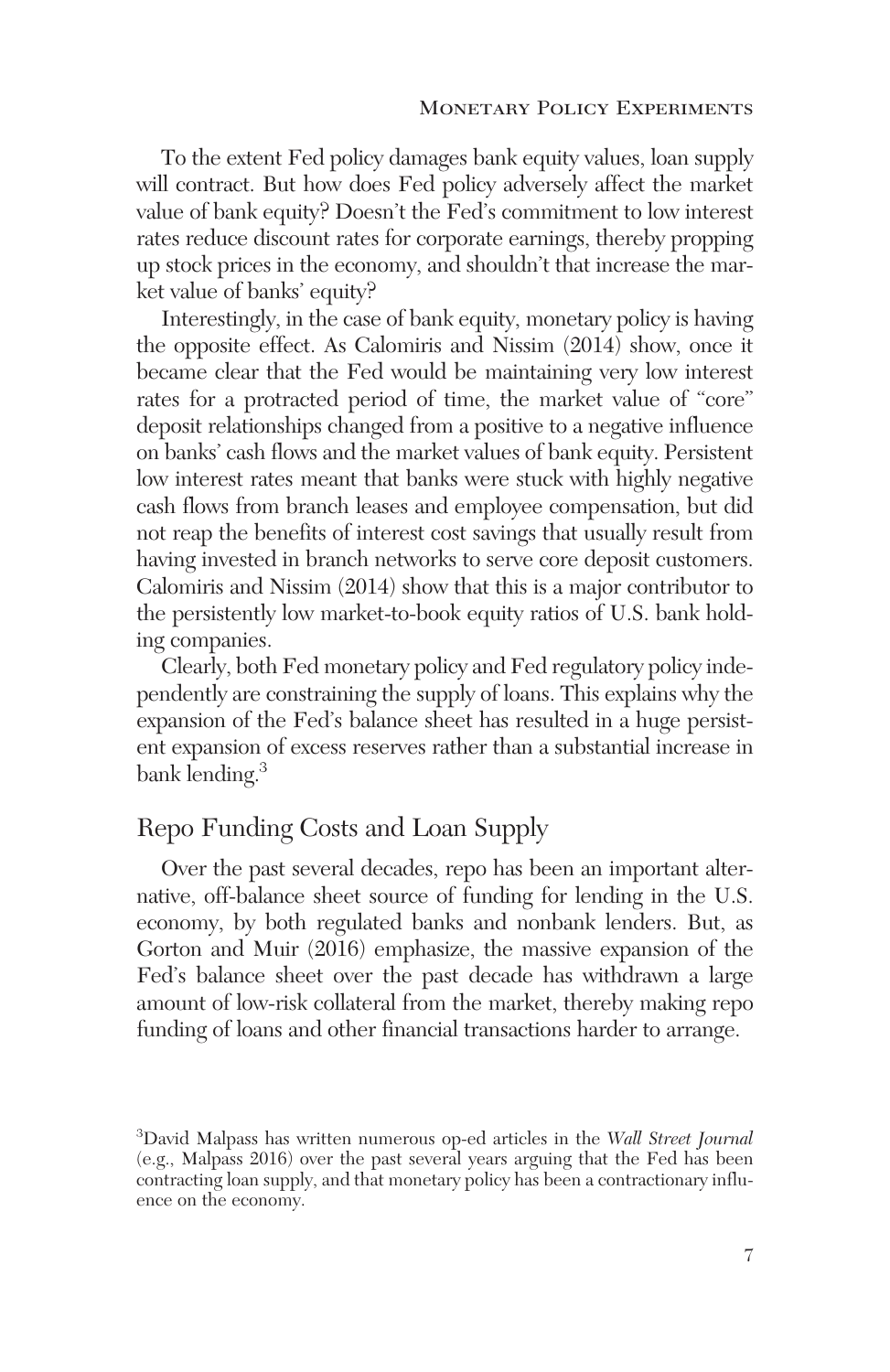Furthermore, the enactment of the supplementary leverage ratio (SLR) requirement (a policy that includes the quantity of repos in the regulatory measure of leverage, which was announced in 2012, and began to affect bank behavior at that time) has also reduced the supply of repo funding. Allahrakha, Cetina, and Munyan (2016) find that this new requirement increased the cost of repo finance by regulated U.S. institutions.

It is important to recognize that the Fed's new role as a repo counterparty (since 2013) does not offset the collateral drain produced by the Fed's accumulation of repo collateral on its balance sheet. The Fed lends its collateral into the market in exchange for cash. Because the Fed engages in triparty transactions, the repo collateral employed in Fed transactions cannot be re-hypothecated in other transactions. On net, Fed "reverse repos" drain cash from the market and do not provide collateral that can be used by other repo market participants.

The Fed's dual role as a regulator and a repo counterparty also raises important new and disturbing questions about a new conflict of interest. As a repo counterparty, the Fed benefits financially from its imposition of the SLR, which reduces its competitors' abilities to engage in similar transactions. Is it conceivable that the Fed might have taken into account its own financial benefits from being able to engage in reverse repo on more favorable terms when setting regulations for its competitors? Yes, it is. When the Fed began contemplating its reverse repo tool, it was already cognizant that it might want to engage in a large amount of such transactions. The Fed was concerned that if it failed to raise sufficient revenue from lending securities in the repo market, its expected accounting contribution to federal deficits would rise. As many observers noted, the likely financial costs to the Fed from experiencing losses in the future has potentially important adverse political implications for the Fed. Indeed, one of the reasons the Fed planned to engage in massive amounts of repo, rather than selling securities into the market, was political. Employing repos rather than selling securities allows the Fed to avoid the expected accounting consequences of recognizing capital losses from securities sales, which (under current Fed accounting rules) would increase its measured contribution to government deficits. I do not claim to know that the Fed's SLR was motivated in part by a desire to improve its competitive position in the repo market, but the coincidence in timing between the SLR and the Fed's entry into the repo market is disturbing, and there is no question that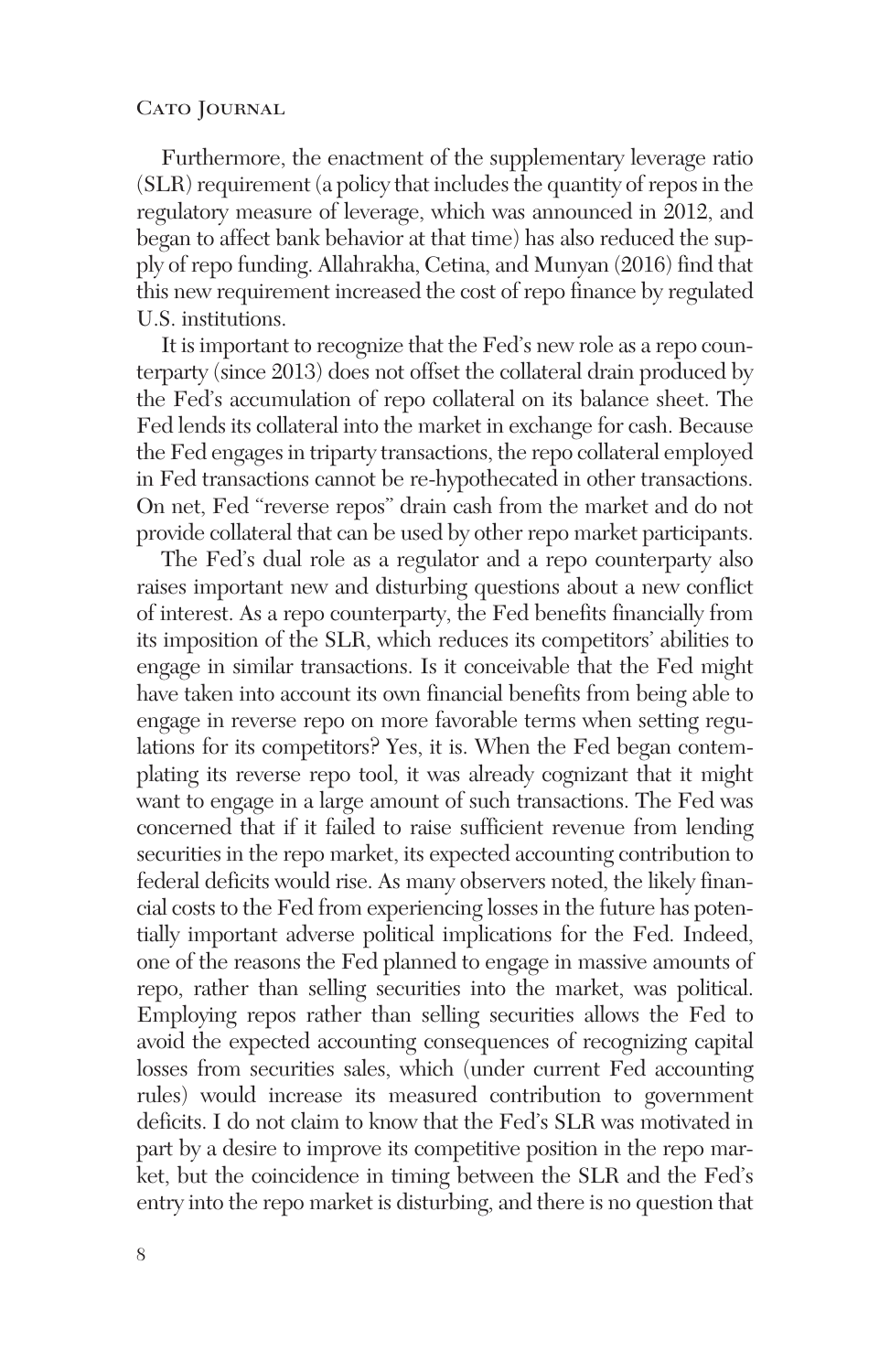the Fed suffers a conflict of interest from being both a repo counterparty and a regulator. That conflict adds to the preexisting list of conflicts that would be resolved by removing the Fed from its role in setting regulatory standards.

In summary, through the combination of the Fed's accumulation of Treasuries and MBS, its decision to use reverse repo rather than sales of those securities in any future tightening of monetary policy, and its SLR regulation, the Fed has been increasing, and will continue to increase, the cost of repo funding, which is another contractionary influence on the supply of lending in the economy.

# Exchange Rates

At a recent conference, I reviewed the adverse consequences of Fed policies for bank equity values and repo funding costs and argued that the loan-supply consequences of Fed policy have been contractionary. I was expecting a vigorous disagreement from the representatives of the mainstream point of view, but instead a former high-ranking Federal Reserve Board economist responded that the Fed's internal model of the transmission mechanism of monetary policy agreed with my conclusion. The Federal Reserve Board model, according to him, implies that monetary policy currently is having a contractionary effect on loan supply. But, he said, according to the Fed's model, that contractionary effect is more than outweighed by other effects, especially an expansionary effect *operating through exchange rate depreciation*.

I was stunned. How could the Fed believe that its attempt to depreciate the dollar would work, especially at a time when so many other countries (most obviously, members of the eurozone and Japan) are struggling to restore growth? Indeed, according to IMF research, augmented in Taylor (2016), Fed decisions to lower interest rates have negative effects on economic performance outside the United States—presumably, by disadvantaging foreign exporters. Furthermore, if depreciation is harmful to foreign countries, then wouldn't other central banks respond to Fed actions by intervening to offset the Fed's actions? If so, then the ultimate consequence for exchange rates of Fed policy might be nil. Finally, isn't this a risky strategy for the U.S. central bank? The desirability of avoiding the risks that attend unpredictable depreciation wars among central banks was supposedly a major lesson of the 1930s and a major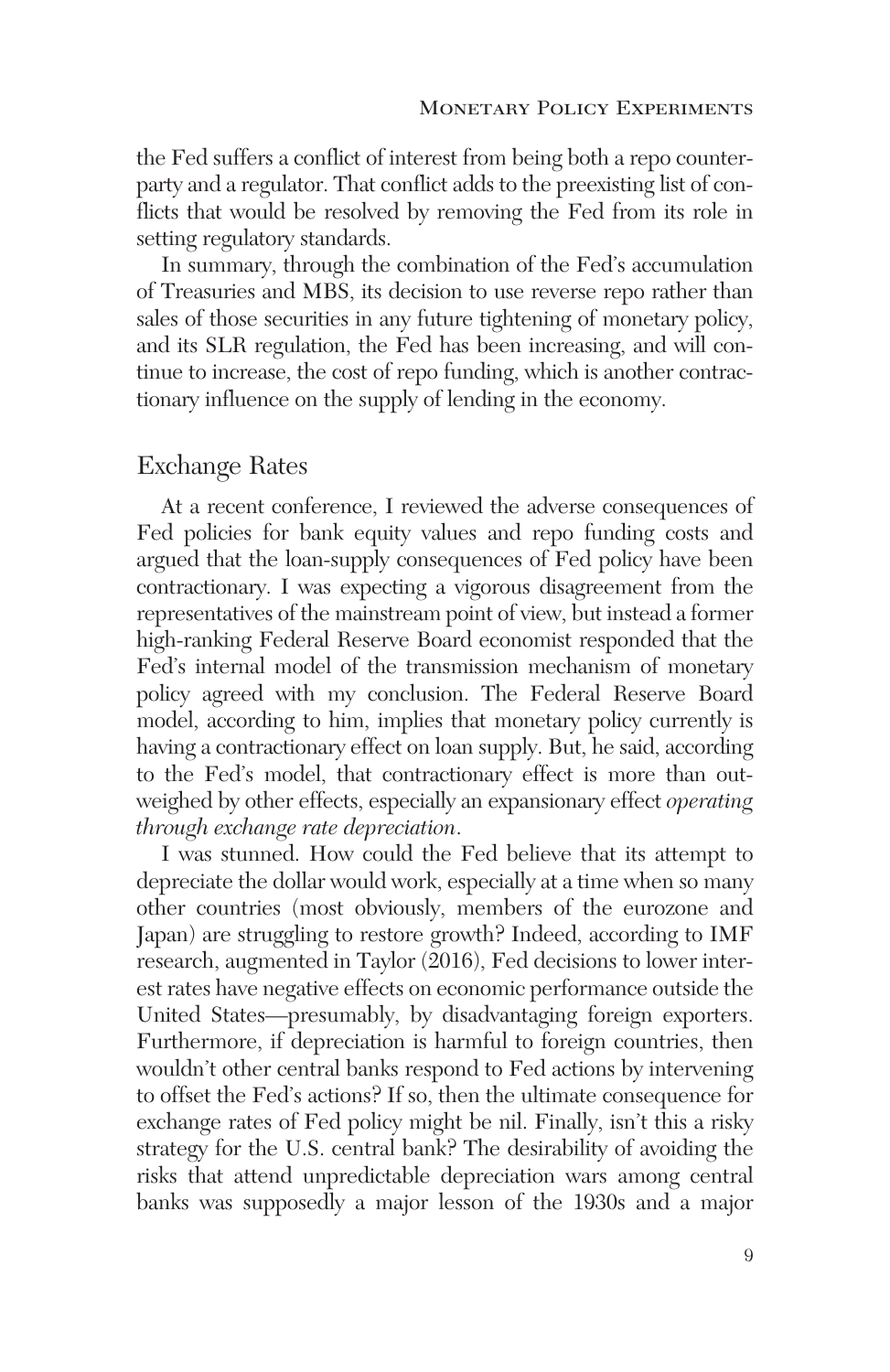reason the IMF was established. How can the Fed defend a policy that will likely be ineffectual (because it will be largely offset by other central banks) and likely will produce a new source of international conflict with the U.S.'s major trading partners?

Even if the Fed were successful in depreciating the dollar, it is not clear that this would boost the U.S. economy. According to the model and evidence in Phelps, Hoon, and Zoega (2005), if monetary policy succeeded in weakening the dollar, that would make U.S. firms respond by increasing their prices, cutting wages, and reducing employment.

I conclude that the Fed's attempt to depreciate the dollar is unwise geopolitically and is unlikely to be an important positive influence on the U.S. economy. The effects of Fed policy on the dollar likely will be offset by other central banks. Moreover, even if the Fed succeeds in depreciating the dollar, U. S. output growth is unlikely to improve and could actually fall (Phelps, Hoon, and Zoega 2005).

### Corporate Balance Sheets

According to neoclassical investment theory, lowering interest rates should stimulate investment. However, the link between interest rates and corporate investment has been quite weak in empirical studies of investment. Furthermore, more recent models of investment under asymmetric information have emphasized the importance of healthy balance sheets and the potential constraints on investment that arise when firms suffer adverse shocks to their net worth. For that reason, it is useful to consider balance sheet consequences of the low-interest rate environment.

Keeping interest rates low for a protracted period of time can reduce the net worth of corporations that have large outstanding long-term debts and that operate defined benefit pension plans. According to the *Economist* ("Fade to Grey," September 24, 2016), the consulting firm Mercer estimates that defined benefit plans of large U.S. firms are only funded 77 percent, with a resulting deficit of \$570 billion.

Of course, low interest rates increase corporate debt-raising capacity and raise the present value of firms' expected future cash flows from operations, and those influences should boost stock prices and investment for many firms. It is likely that, on net, the effect of low interest rates on stock prices raises investment a bit, as suggested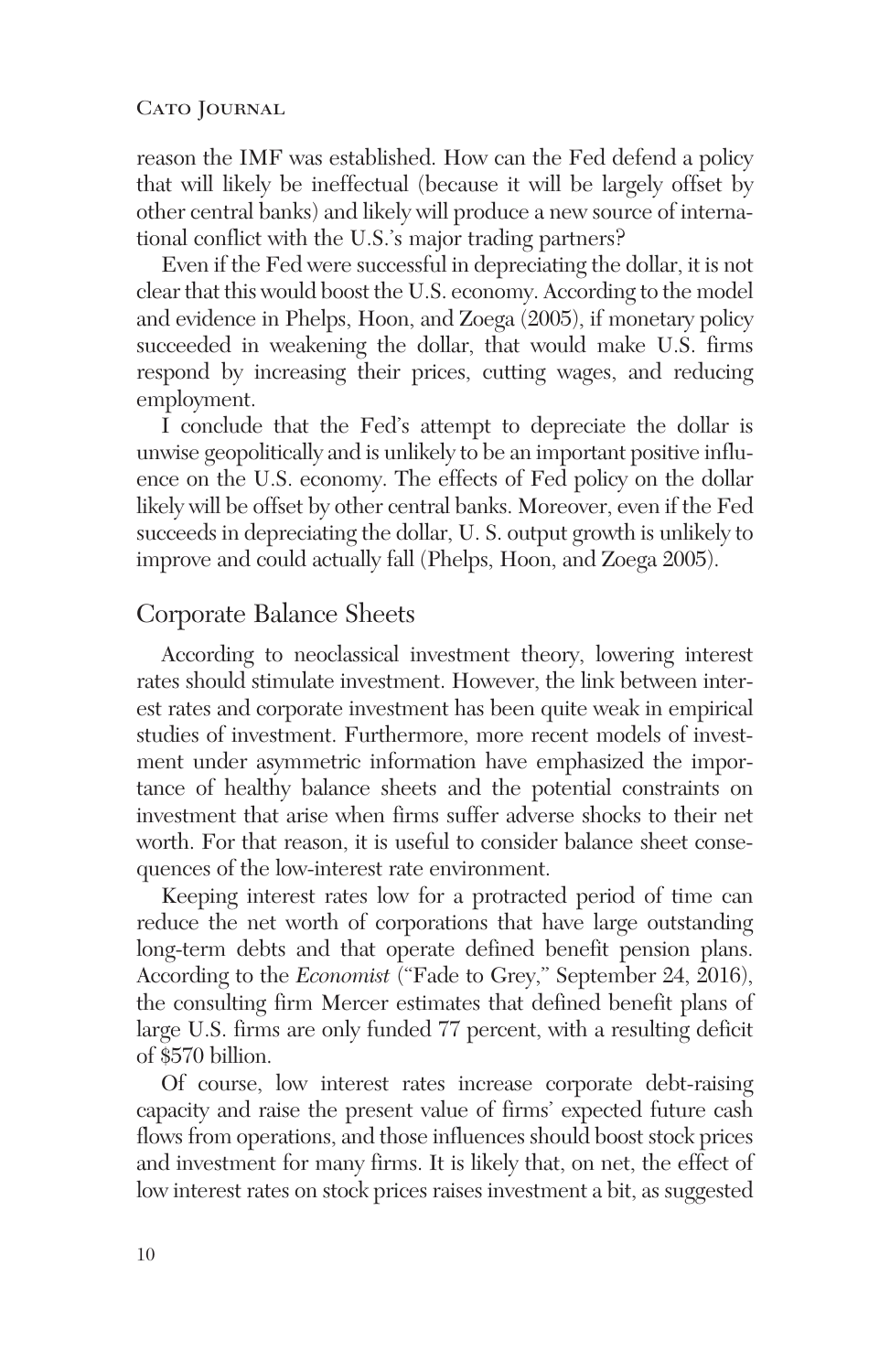by Tobin's Q model of investment. However, investment has not responded very favorably to monetary policy thus far in the recovery. In comparison with other business cycle recoveries, net investment as of 2016 is only about half what past patterns suggest that it should be (Gutierrez and Philippon 2016). The growing funding problem for defined benefit plans, along with the negative effects of Fed policy on loan supply discussed above, likely play a part in the explanation of this puzzling investment behavior.

#### Asset Prices

QE2 and QE3 were justified primarily as means of reducing longterm interest rates. A microeconomic analysis of the mortgage market by DiMaggio, Kermani, and Palmer (2016) finds that the primary positive effects of QE2 and QE3 were the result of the fiscal policy actions of the Fed, not the growth in its balance sheet. In fact, only the Fed's purchases of MBS seem to have mattered for mortgage prices, suggesting that Fed fiscal intervention to subsidize interest rate risk had little effect.

This finding has a disturbing implication. The primary identifiable positive influence of Fed policy actions for the economy seems to be a new housing price rise caused by Fed fiscal subsidies in the MBS market. In the short run, this has been a positive for the economy, as investment in new housing has boosted income and employment, and house price appreciation has helped to fund increased nonhousing consumption. But, as we learned in the recent subprime crisis, there are significant medium-run risks associated with creating asset price bubbles. Using monetary policy to create a short-lived asset price boom is a way to gain short-term growth at the expense of possible medium-term contraction.

# A Monetary Policy Reset

In light of the above observations, consider the following policy proposal. The Fed should abandon its recent untested and risky policy experiments and announce that it is returning to a predictable structure for monetary policy, where it will be clear when the Fed is applying the brake versus the throttle. The key is to raise interest rates to make reserves scarce and employ complementary policies that will restore the usefulness of the federal funds market as the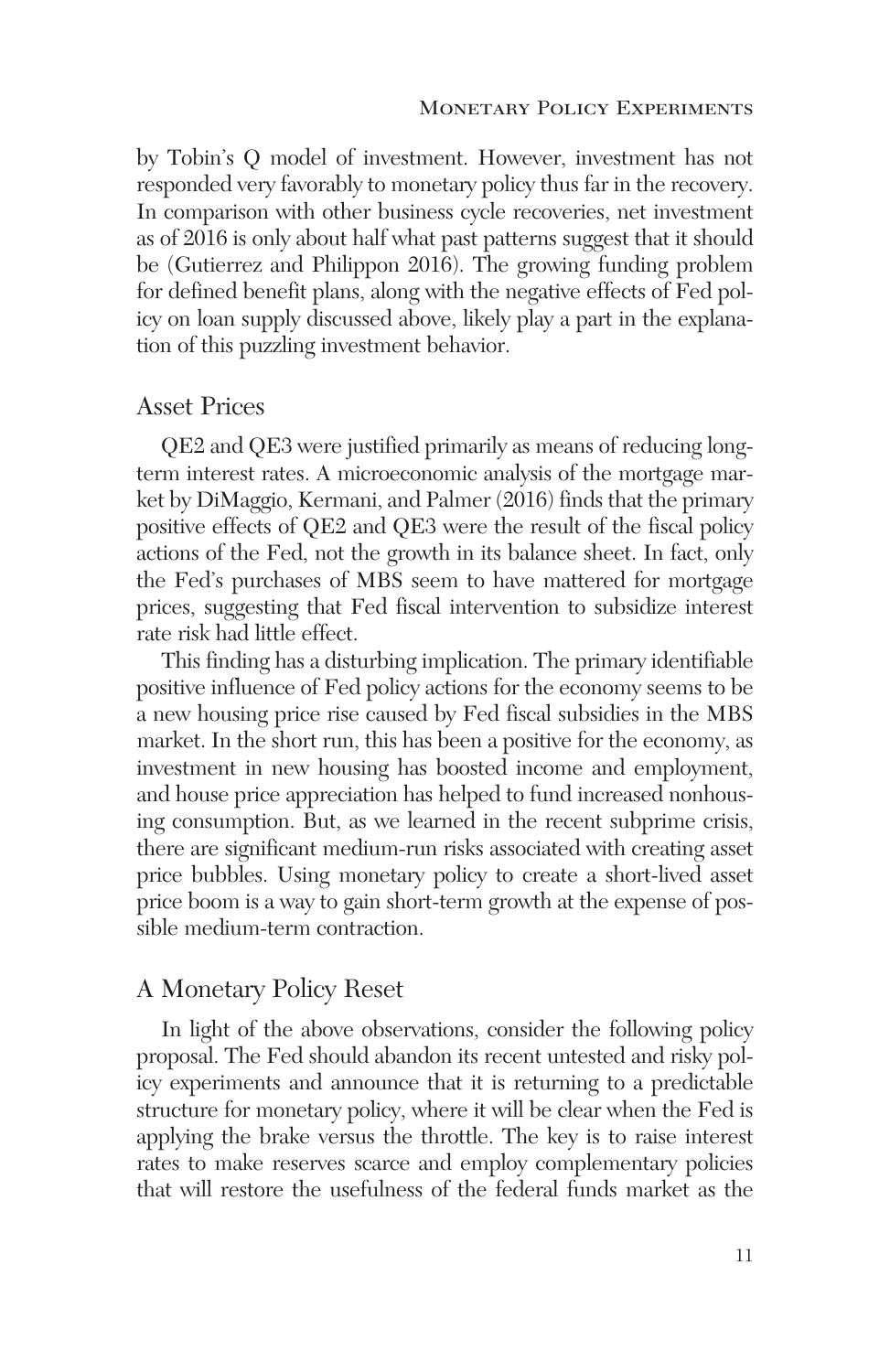primary instrument of policy. Doing so would allow the Fed to rely on decades of evidence about the connection between raising or lowering the federal funds rates and consequent changes in economic activity. Furthermore, the Fed should undertake and articulate a systematic approach to policy that makes it clear what the use of that tool is intended to accomplish and how policy will evolve in the future.

Specifically, I propose the following five actions:

- 1. Announce an intent to raise interest rates (initially repo and federal funds rates, later only federal funds rates) by 2 percentage points in 25 basis point increments over the next 18 months. A 2 percent hike would still imply an accommodative level of interest rates (a real interest rate of zero). Incrementally, this might be accommodative or contractionary, but I do not believe it will be a very large net influence in either direction because of offsetting influences. It would have an immediate positive effect on bank equity values and would boost lending, but it would also have a negative effect on real estate borrowing costs. The main point of the rise in interest rates is to restore normalcy to the federal funds market. Given that objective, other complementary policies are also needed.
- 2. Eliminate the involvement of government-sponsored enterprises in the federal funds market and raise required reserves for large banks (which currently maintain massive amounts of excess reserves on their balance sheets). Those actions would allow the federal funds rate to serve as a monetary policy instrument once again. The higher reserve requirement would have additional medium-term advantages by reducing inflationary expectations that could result from a boom in bank lending and reduce the scale of the open-market sales needed to achieve the Fed's interest rate target.
- 3. Set an interest rate rule for the interest paid on reserves that fixes that rate to the federal funds rate less 10 basis points. This action would remove another source of uncertainty and make it clear that the Fed is committed to shrinking its balance sheet to a normal size, rather than undertaking an unpredictable manipulation of interest on reserves to influence bank loan supply.
- 4. Announce a policy rule (e.g., some version of the Taylor Rule, or some other systematic approach) that would substantially reduce uncertainty about Fed actions for the next several years.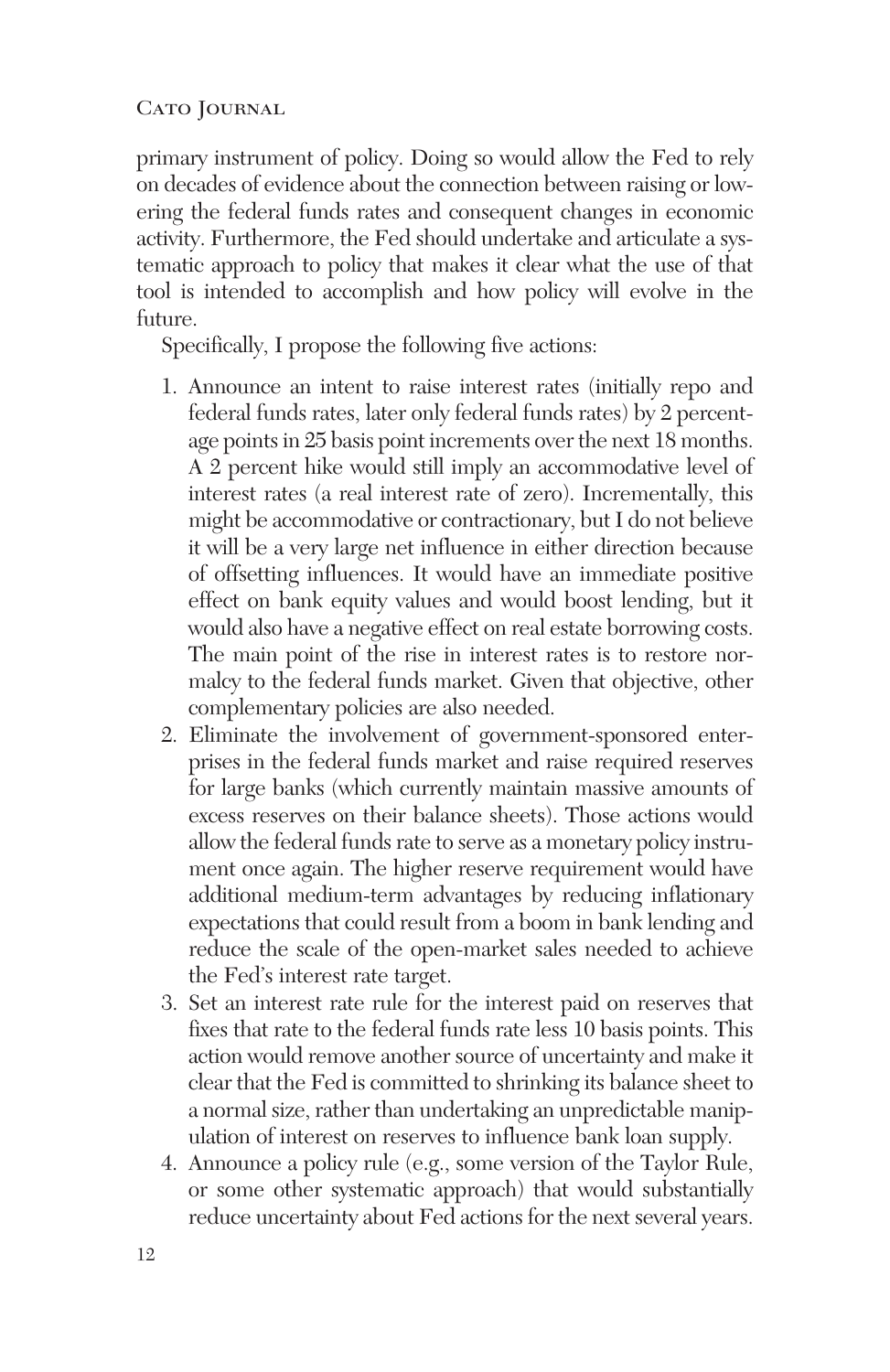This would make whatever changes the Fed undertakes in the federal funds market predictable, which would strengthen its influence and reduce policy uncertainty.

5. End Fed reverse repo transactions to signal the willingness to sell securities in the Fed's portfolio to achieve its federal funds rate targets and make it clear that the Fed will do so without any concern about the accounting consequences regarding the Fed's prospective contribution to the government deficit. Doing so would also avoid future consequences for the repo market of unpredictable Fed securities sales.

### Conclusion

Despite the confident pronouncements of central bankers and the compliant echo chamber of the financial press, the combination of new and untested tools being employed by the Fed—and the unusual circumstances under which they are being employed—make the consequences of changes in monetary policy for the economy highly uncertain.

If the Fed abandoned its untested and risky policy experiments and adopted a systematic policy approach, raised interest rates, and restored the usefulness of the federal funds market as the primary instrument of policy, the Fed would once again be in a position where its incremental influence on nominal GDP growth would be predictable, at least directionally.

The goal of this proposed monetary policy reset is to *restore predictable efficacy* to monetary policy. This could be done with little immediate economic consequences. It might be expansionary in the medium run, and possibly also in the short run, but it also might be mildly contractionary. It is hard to gauge the overall incremental consequences for the economy precisely because different aspects of the transmission mechanism imply opposite effects. Loan supply would rise alongside rising bank equity prices, declining repo funding costs, and reduced policy uncertainty, but housing finance costs would rise and house price appreciation would slow to a sustainable long-run path. In any case, policy would remain accommodative at a zero real federal funds rate. Importantly, the Fed would be in a position to tighten or loosen from that point going forward, would be much more able to achieve legitimate stabilization objectives, and both the Fed and the markets would have a clearer sense of the relationship between Fed actions and economic consequences.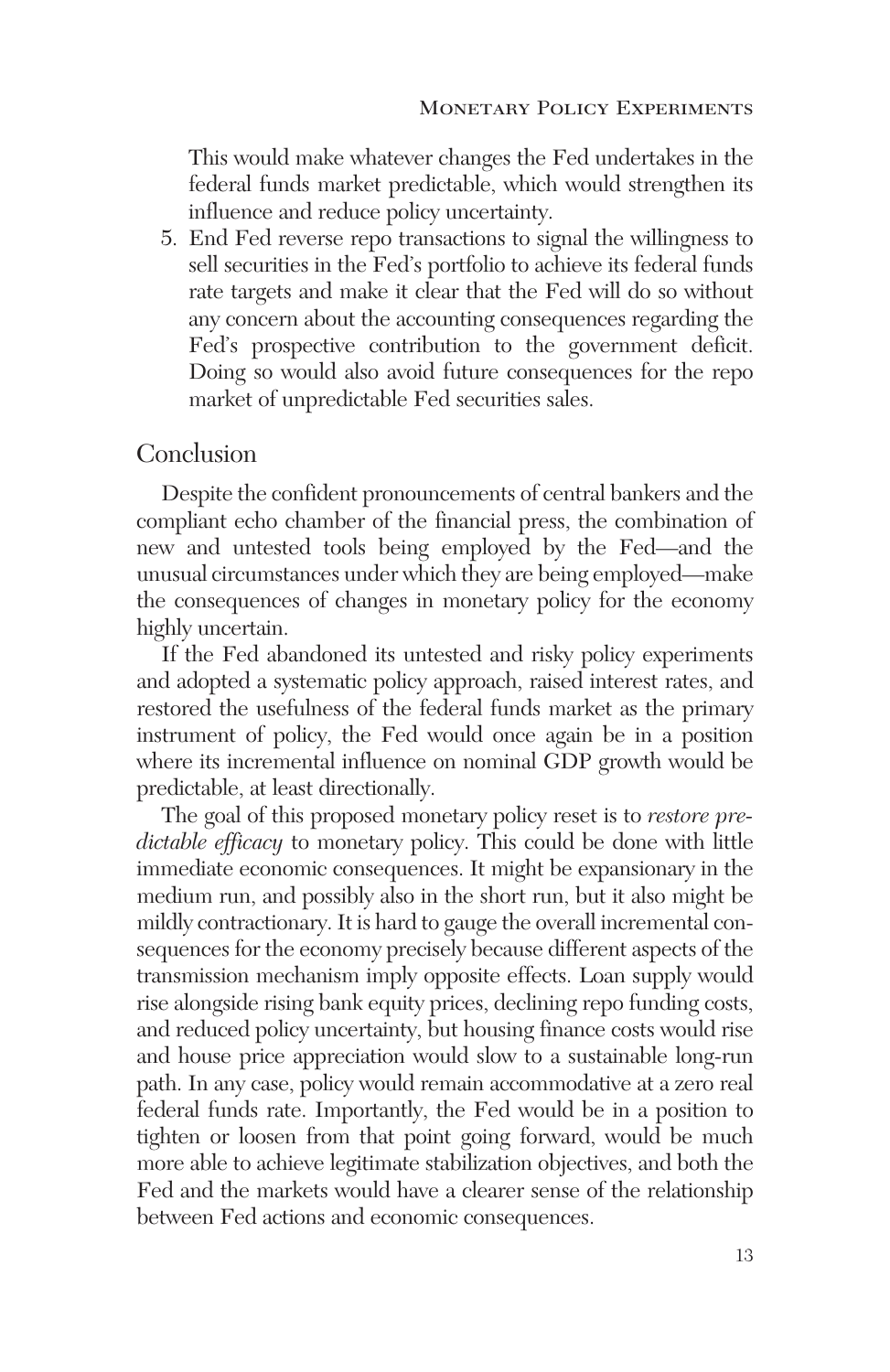## References

- Aiyar, S.; Calomiris, C. W.; Hooley, J.; Korniyenko, Y.; and Wieladek, T. (2014) "The International Transmission of Bank Capital Requirements: Evidence from the UK." *Journal of Financial Economics* 113 (September): 368–82.
- Aiyar, S.; Calomiris, C. W.; and Wieladek, T. (2014a) "Does Macro-Prudential Regulation Leak? Evidence from a U.K. Policy Experiment." *Journal of Money, Credit, and Banking* 46 (1): 181–214.
	- (2014b) "Identifying Channels of Credit Substitution When Bank Capital Requirements Are Varied." *Economic Policy* 29 (77): 47–71.
	- (2015) "Bank Capital Regulation: Theory, Empirics, and Policy." *IMF Economic Review* 63: 955–83.
	- (2016) "How Does Credit Supply Respond to Monetary Policy and Bank Minimum Capital Requirements?" *European Economic Review* 82 (January) 142–65.
- Allahrakha, M.; Cetina, J.; and Munyan, B. (2016) "Supplementary Leverage Ratio and Repo Supply." Working Paper, Office of Financial Research, U.S. Treasury.
- Bird, M. (2016) "Banks Get Crushed but Still Lend." *Wall Street Journal* (August 26).
- Bordo, M. D.; Duca, J. V.; and Koch, C. (2016) "Economic Policy Uncertainty and the Credit Channel: Aggregate and Bank Level U.S. Evidence over Several Decades." NBER Working Paper No. 22021 (February).
- Calomiris, C. W., and Herring, R. J. (2013) "How to Design a Contingent Convertible Debt Requirement That Helps Solve Our Too-Big-to-Fail Problem." *Journal of Applied Corporate Finance* 25 (Spring): 66–89.
- Calomiris, C. W., and Nissim, D. (2014) "Crisis-Related Shifts in the Market Valuation of Banking Activities." *Journal of Financial Intermediation* 23: 400–35.
- Calomiris, C. W., and Wilson, B. (2004) "Bank Capital and Portfolio Management: The 1930s 'Capital Crunch' and Scramble to Shed Risk." *Journal of Business* (July): 421–56.
- DiMaggio, M.; Kermani, A.; and Palmer, C. (2016) "How Quantitative Easing Works: Evidence on the Refinancing Channel." Columbia Business School Research Paper No. 16-1. Available at https:// papers.ssrn.com/sol3/papers.cfm?abstract\_id=2700354.